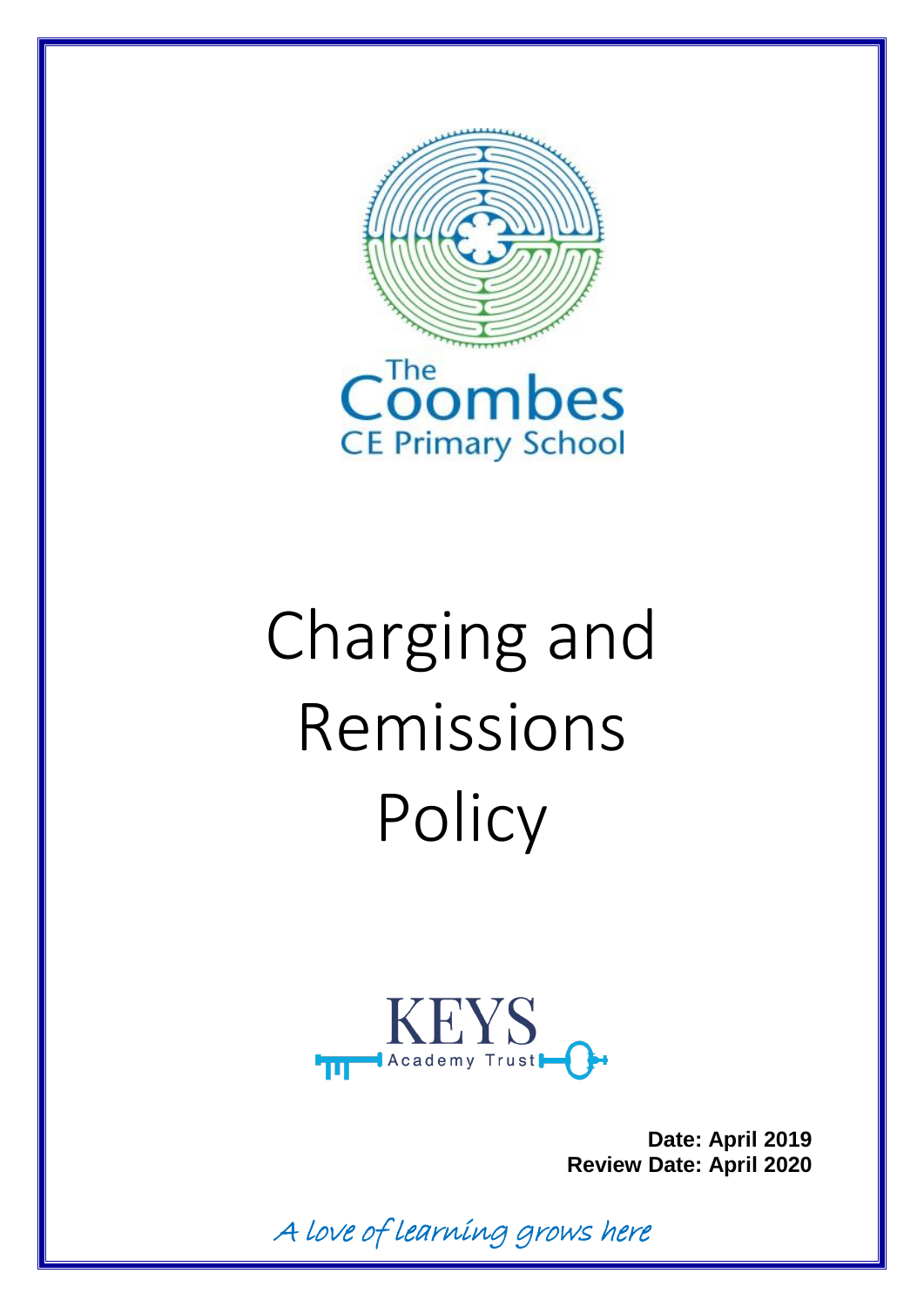## **1.0 Introduction**

This charging and remissions policy complies with statutory requirements and is reviewed on an annual basis. The Pupil Premium Policy can be referred to for specific financial assistance for this group of children.

## **2.0 Activities**

## **2.1 Activities without charge**

There will be no charge for the following activities:

• education provided wholly or mostly during school hours. This includes the supply of any materials, books, instruments, other equipment and also transport provided in school hours to carry pupils between the school and an activity;

• education provided outside school hours if it is part of the National Curriculum, or part of a syllabus for a prescribed public examination which the pupil is being prepared for at the school, or part of religious education;

• instrumental and vocal music tuition for pupils learning individually or in groups, unless the tuition is provided at the request of the pupil's parent / carer.

• entry for a prescribed public examination including re-sits if the pupil has been prepared for it at the school

The school may ask for voluntary contributions towards the cost of school-time activities to assist with funding, subject to the following conditions:

• Where there are insufficient contributions to make the activity viable, or the school cannot fund it from some other source, then the activity will be cancelled.

• Any children of parents who do not wish to contribute will not be treated any differently

All requests to parents for voluntary contributions will make it clear that the contributions are voluntary and that there is no obligation to make any contribution.

## **2.2 Chargeable Activities**

The school may recover the full costs of the following activities but charges will not

exceed actual cost:

• Any materials, books, instruments, or equipment, where the child's parent wishes him/her to own them

A love of learning grows here